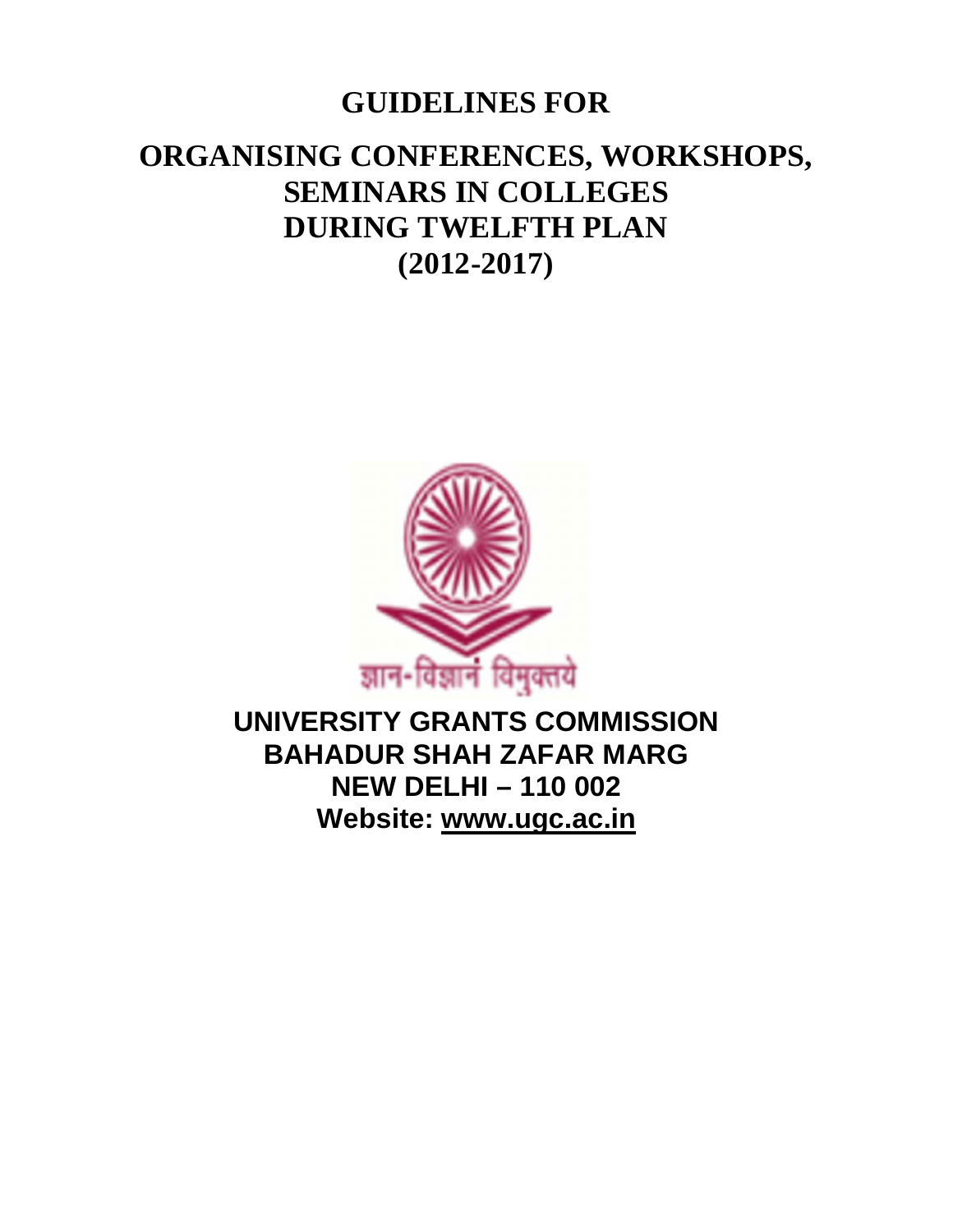#### **UNIVERSITY GRANTS COMMISSION**

#### **GUIDELINES FOR ORGANISING CONFERENCES, WORKSHOPS, SEMINARS IN COLLEGES DURING TWELFTH PLAN**

# **1. INTRODUCTION**

The scheme provides financial assistance to Institutions for organizing Conferences and Workshops at State, National and International levels in various fields. Further, the scheme intends to promote high standards in Colleges by way of extending facilities to teachers, researchers and students, by providing a forum for sharing their knowledge, experiences and research findings.

#### **2. OBJECTIVE**

The basic objective of the scheme is to bring together academicians and experts from different parts of the country and abroad to exchange knowledge and ideas. This will provide an in-depth analysis of subjects and update the knowledge of the participants from academic/research institutions.

#### **3. ELIGIBILITY/TARGET GROUP**

Financial assistance under the scheme is available to all Colleges, which come under the purview of Section 2(f) and are fit to receive central assistance under Section 12B of the UGC Act, 1956. It shall be mandatory for every college to get accredited by the Accreditation Agency, after passing out of two batches or six years, whichever is earlier.

#### **4. NATURE OF ASSISTANCE AVAILABLE UNDER THE SCHEME**

The nature of assistance available under the scheme to Colleges will be under the following categories:

#### 4.1 **STATE AND NATIONAL LEVEL SEMINARS/ CONFERENCES/ WORKSHOPS**

A College may be assisted for hosting:

- (a) Annual Conference of recognized academic associations/academic bodies.
- (b) Conference/Workshop. Activities organized in collaboration with recognized academic associations/academic bodies, academic/professional institutions, associations of business/industry, voluntary organizations, NGOs and registered societies/trusts may be encouraged. In case of collaboration, a letter from the academic association/ academic body or academic/professional institution, association of business/industry, voluntary organization, NGO, registered society/trust, as applicable, may be furnished with the application.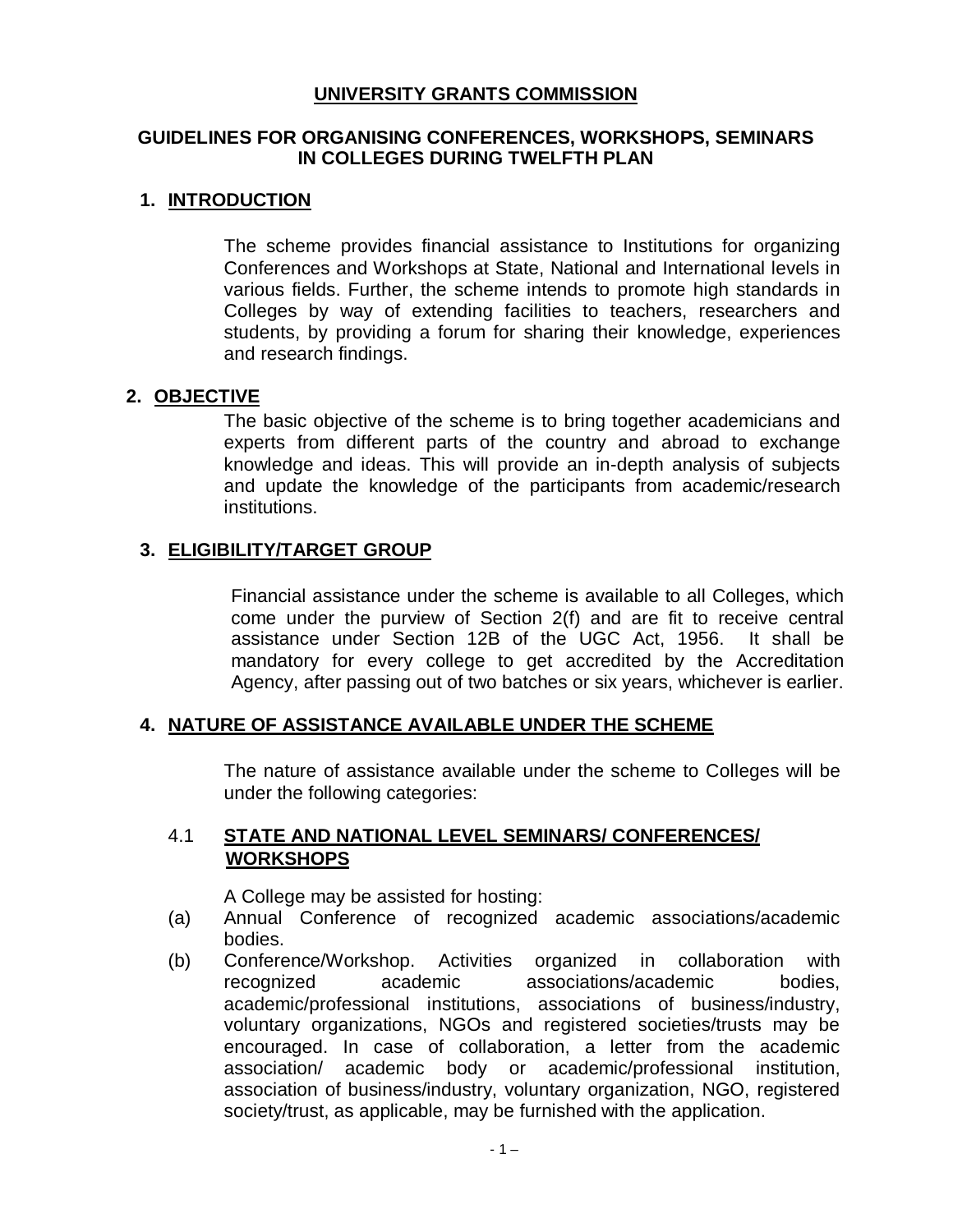There should be **Call for Papers and Delegate Participation** through academic journals/website.

A College may host up to five State/National level activities, during a financial year. But UGC assistance will not be given for more than one activity to a department in a financial year. However, other departments of the College are eligible to apply as per UGC norms. The UGC assistance in case of State level activity may be limited to Rs.1.00 lakh and that for a National level activity to Rs.1.50 lakh.

For State/National level activities, the participants may be provided free board and lodging by the host institutions, wherever it is possible. Participants may be charged registration fees. Traveling allowances for outstation participants may be limited as per College rules where the activity is being organized.

#### 4.3 **INTERNATIONAL SEMINAR/CONFERENCES:**

An International Conference may be organized once in a year by a College having Postgraduate department(s), which is (are) eligible for financial assistance under General Development Assistance Scheme, with prior clearance from the Ministry of External Affairs, Government of India. A certificate from the Government of India must be enclosed along with the proposal. The participation of foreign delegates is a must. The UGC assistance will be limited to Rs.2.00 lakh only. The daily expenditure on foreign participants should not exceed Rs.2,000/- per day per head for board and lodging. However, payment for travel from outside India is not permissible under this scheme. For foreign participants, expenditure can be incurred on payment of traveling allowances, only for travel within India.

# **5. CEILING OF FINANCIAL ASSISTANCE BY THE UGC:**

| State Level seminar/Conference/ Workshop | Rs.1.00 lakh |
|------------------------------------------|--------------|
|------------------------------------------|--------------|

- ii. National Level seminar/Conference/ Workshop : Rs.1.50 lakh
- iii. International Seminar/Conference/ Workshop : Rs.2.00 lakh

#### 5.1 **The grant may be used for the following items:**

- a. TA (within India) and honorarium (Rs.1000/- per day) for Resource Persons (not belonging to the organizing institution)
- b. TA (within India) for Paper Presenters, not belonging to the organizing institution (not applicable for Departmental Seminar)
- c. Pre-conference printing (announcements, abstracts, etc.)
- d. Publication of Proceedings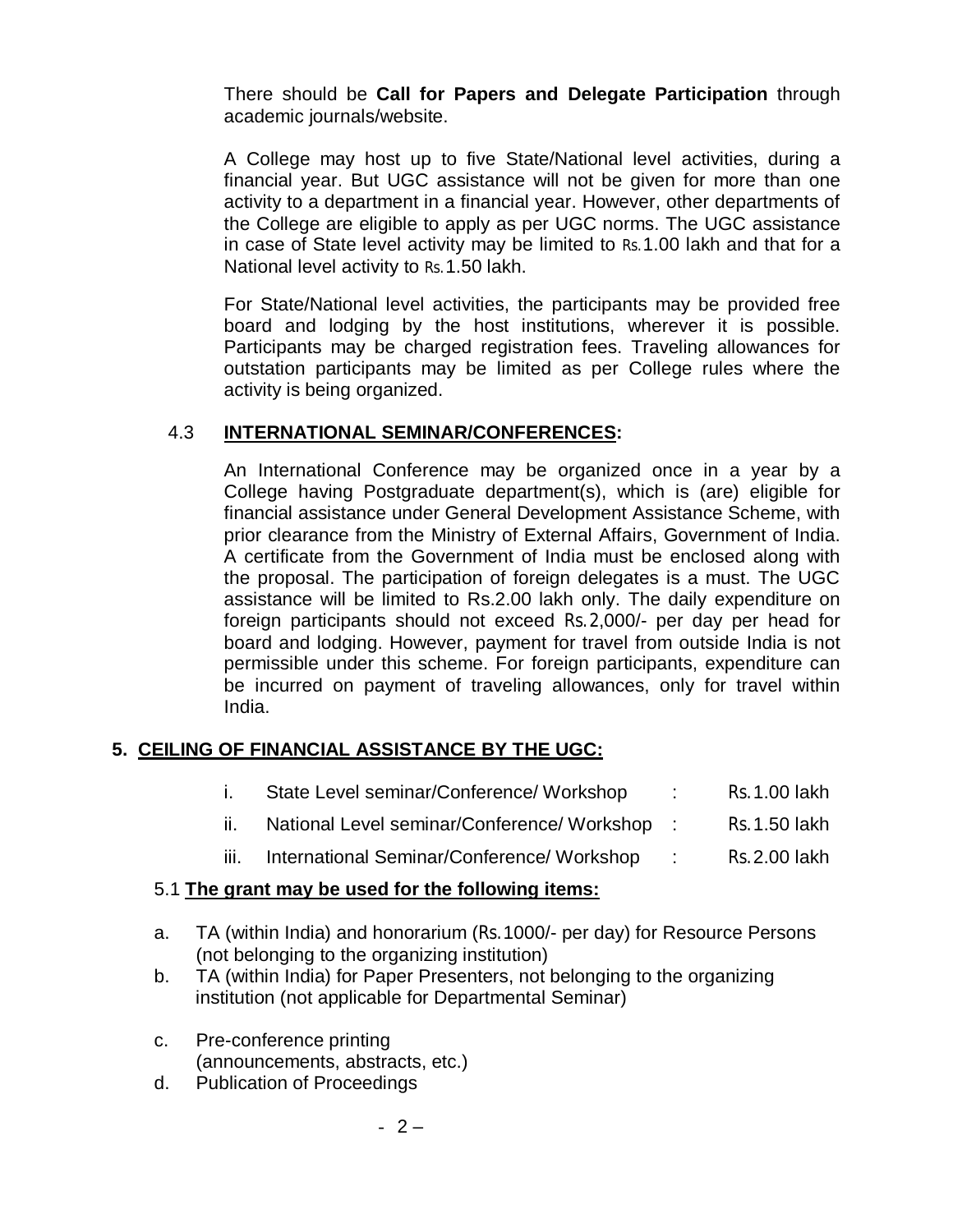e. Local hospitality, including board and lodging (may be restricted to 25% of the total allocation from the UGC)

#### **6. PROCEDURE OF APPLYING FOR THE SCHEME:**

The Colleges which wish to avail of financial assistance under this scheme should submit their proposal in the prescribed Proforma (Annexure-1) to the appropriate UGC Regional Office (located at Bhopal, Kolkata, Guwahati, Hyderabad, Bengaluru and Pune). The Colleges in the northern region, including Delhi, may apply to the UGC. Northern Regional College Bureau, 35 Feroze Shah Road, New Delhi. Delhi Colleges may apply to Delhi Colleges Section. Funds once released/sanctioned for organizing a particular activity cannot be utilized for any other Programme. A College may submit the proposal well in advance. However, proposals may be sent any time during the year. The College may conduct the activity, if it so desires, at its own risk, before the approval of financial assistance from the UGC. It is not mandatory for the Commission to accept all proposals.

#### **7. PROCEDURE FOR APPROVAL:**

The Expert Committee will consider the proposals and give recommendations. The final decision will be taken by the Commission, keeping in view the recommendations made by the Expert Committee and the availability of funds for the scheme. In case the event is cancelled, the funds will have to be returned back to the UGC immediately. Prior permission of the UGC is required in case the date(s) and/or venue for the activity (activities) is (are) changed.

#### **8. PROCEDURE FOR RELEASE OF GRANTS.:**

After the Commission's approval of the proposal, the approval letter for the activity will be sent to the College along with the first installment of 80% of the total grant sanctioned. The amount released can be spent under the approved heads/items within the allocation under the respective heads/items. The second installment of the sanctioned grant will be released on the receipt of (i) **Feedback form**, (Annexure-II), duly completed (ii) duly audited **Utilization Certificate** of the total expenditure (Annexure-III), incurred which must be signed by the Convener/ Head of Institution (Principal of College) (iii) **two copies** of **proceedings**, to be submitted within six months after the activity.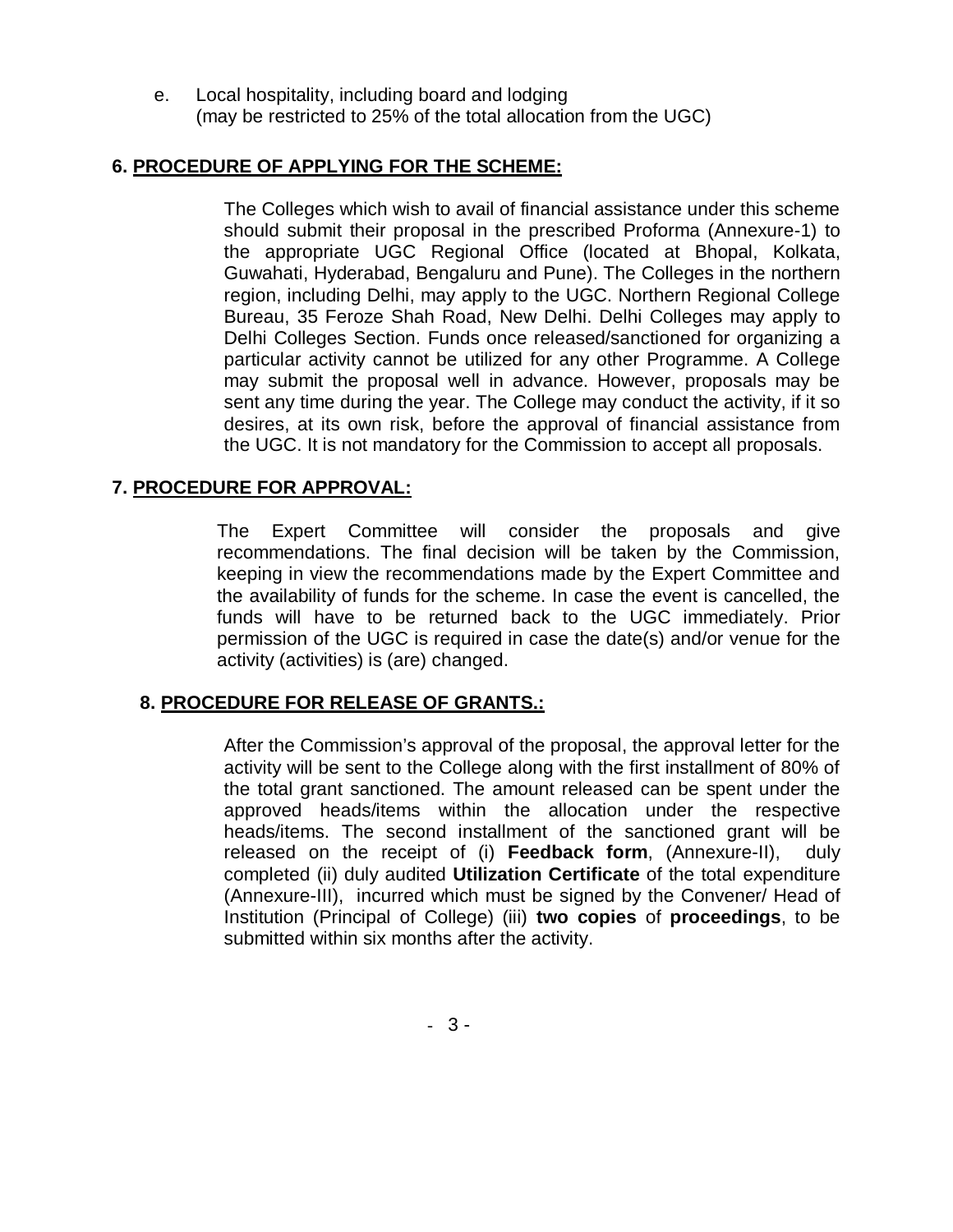#### **Annexure-1**

# **UNIVERSITY GRANTS COMMISSION**

#### **SECTION – A**

REGION/STATE: …………………………………………… PLEASE TICK (√) THE APPROPRIATE ITEM

1. ACTIVITY : Conference/Workshop/Seminar

2. GEOGRAPHICAL COVERAGE : Departmental/State Level/National Level/ International Level

3. Name of Conference/Workshop/Seminar:

4. Date(s) : From............................... to.................................;

\_\_\_\_\_\_\_\_\_\_\_\_\_\_\_\_\_\_\_\_\_\_\_\_\_\_\_\_\_\_\_\_\_\_\_\_\_\_\_\_\_\_\_\_\_\_\_\_\_\_\_\_\_\_\_

Total number of days: ............

#### 5. VENUE :

6. NAME AND ADDRESS OF ORGANISING COLLEGE:

| Pin |  |
|-----|--|
|     |  |
|     |  |
|     |  |
|     |  |

7. NAME & DESIGNATION OF CONVENOR/ORGANISING SECRETARY:

….…………………………………………………………..…………………………… ………………………………..………………………….................................................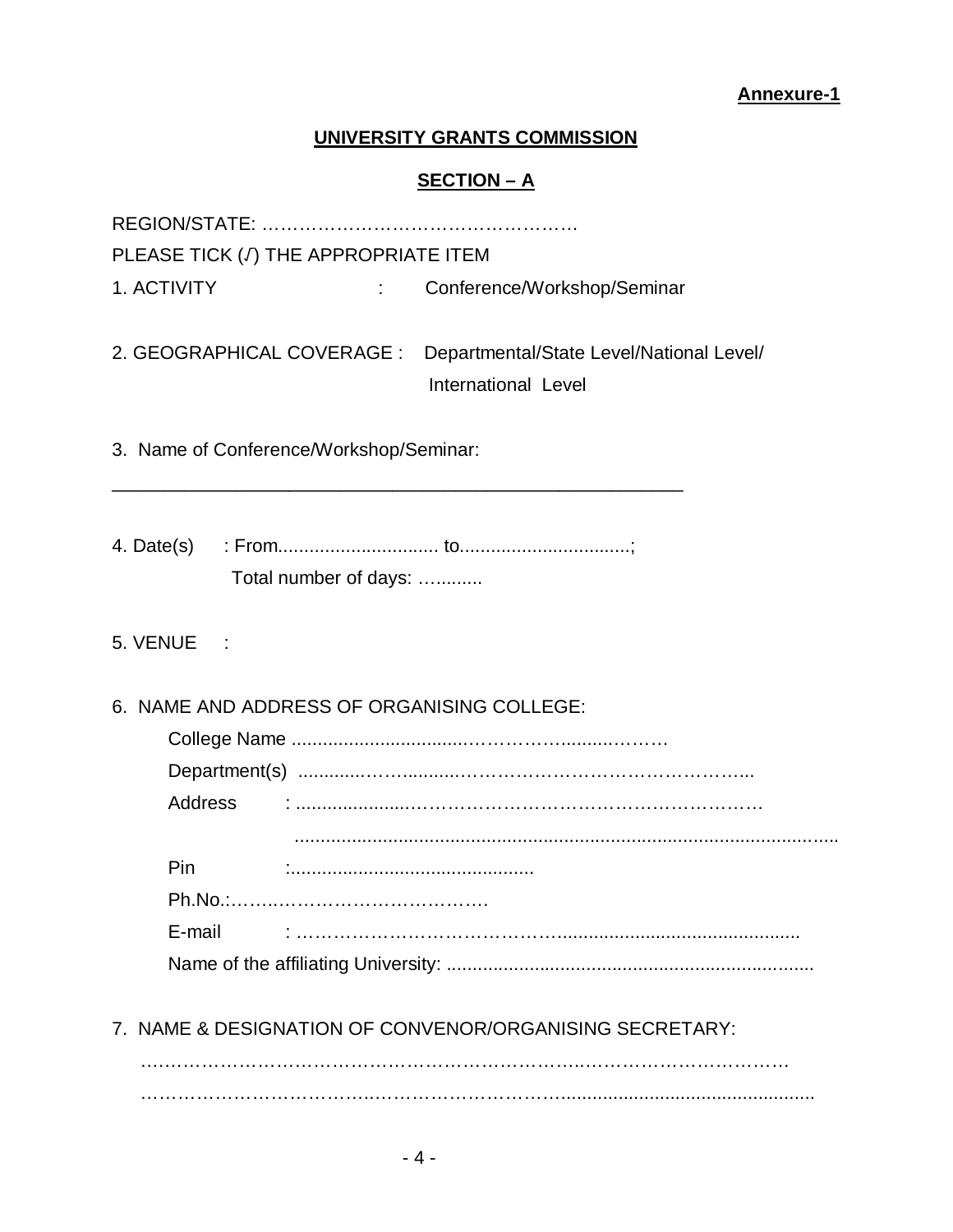| 8. |                                                           | BROAD DETAILS OF ESTIMATED EXPENDITURE (in Rs.) FOR WHICH                     |  |  |  |  |  |
|----|-----------------------------------------------------------|-------------------------------------------------------------------------------|--|--|--|--|--|
|    | FINANCIAL ASSISTANCE IS SOUGHT                            |                                                                               |  |  |  |  |  |
|    | a.                                                        | TA (within India) and honorarium (Rs. 1000/- per day)<br>for Resource Persons |  |  |  |  |  |
|    |                                                           |                                                                               |  |  |  |  |  |
|    | b.                                                        | TA (within India) for Paper Presenters                                        |  |  |  |  |  |
|    |                                                           |                                                                               |  |  |  |  |  |
|    |                                                           | (Not applicable for Departmental Seminars)                                    |  |  |  |  |  |
|    |                                                           | c. Pre-conference printing                                                    |  |  |  |  |  |
|    |                                                           | (announcements, abstracts, etc.)                                              |  |  |  |  |  |
|    |                                                           | d. Publication of Proceedings                                                 |  |  |  |  |  |
|    | Local Hospitality including board and lodging:<br>$e_{1}$ |                                                                               |  |  |  |  |  |
|    |                                                           | (may be restricted to 25% of the total allocation<br>from the UGC)            |  |  |  |  |  |
|    |                                                           |                                                                               |  |  |  |  |  |

- 9. DETAILS OF ASSISTANCE SOUGHT FROM OTHER SOURCES:
- 10. DETAILS OF PREVIOUS GRANT RECEIVED BY THE ORGANISING COLLEGE FROM THE UGC IN THE PAST

| SI.<br>No.    | <b>UGC Sanction</b><br>letter No. &<br><b>Date</b> | <b>Title of Activity</b><br>(Seminar/Conference<br>etc.) | <b>Amount</b><br>sanctioned<br>(Rs.) | Whether<br>accounts have<br>been settled |
|---------------|----------------------------------------------------|----------------------------------------------------------|--------------------------------------|------------------------------------------|
| $\mathbf 1$ . |                                                    |                                                          |                                      |                                          |
| 2.            |                                                    |                                                          |                                      |                                          |
| 3.            |                                                    |                                                          |                                      |                                          |

- . 11. DETAILED PROPOSAL OF THE ACTIVITY
	- A. Title of the activity:
	- B. Background including details of past events organised on the proposed topic:
	- C. Aims/Objectives (in at least 500 words):
	- D. Target audience/participants with expected number:
	- E. Details of Sessions:

Please mention themes/topics to be covered under each Business/Technical Session and names of Resource Persons: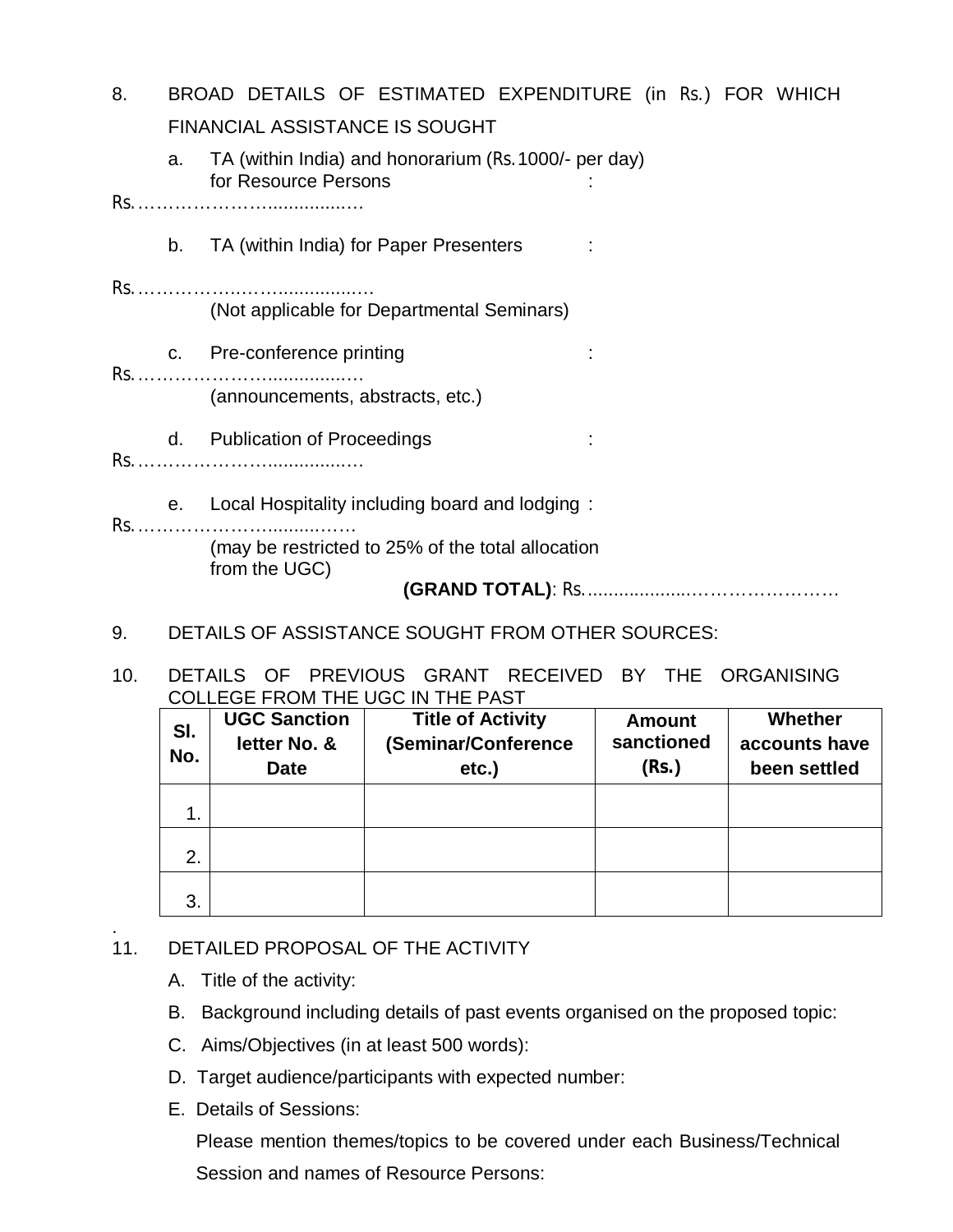- F. Expected outcome:
- 12. If International, whether clearance from Government of India has been obtained: Yes/No. [If Yes, attach supporting documents].

- 5 -

### 13. **In case of International Conference kindly give resources for International travel.**

14. A letter from academic association/academic body or academic/professional institution association of business/industry, voluntary organization, NGO, registered society/trust, as applicable, **must be furnished with the application, in case of collaboration.**

Signature of Convener/Organizing Signature of Principal of College Secretary **CONSECRETATION** (with seal)

Place:

Date:

- 6 -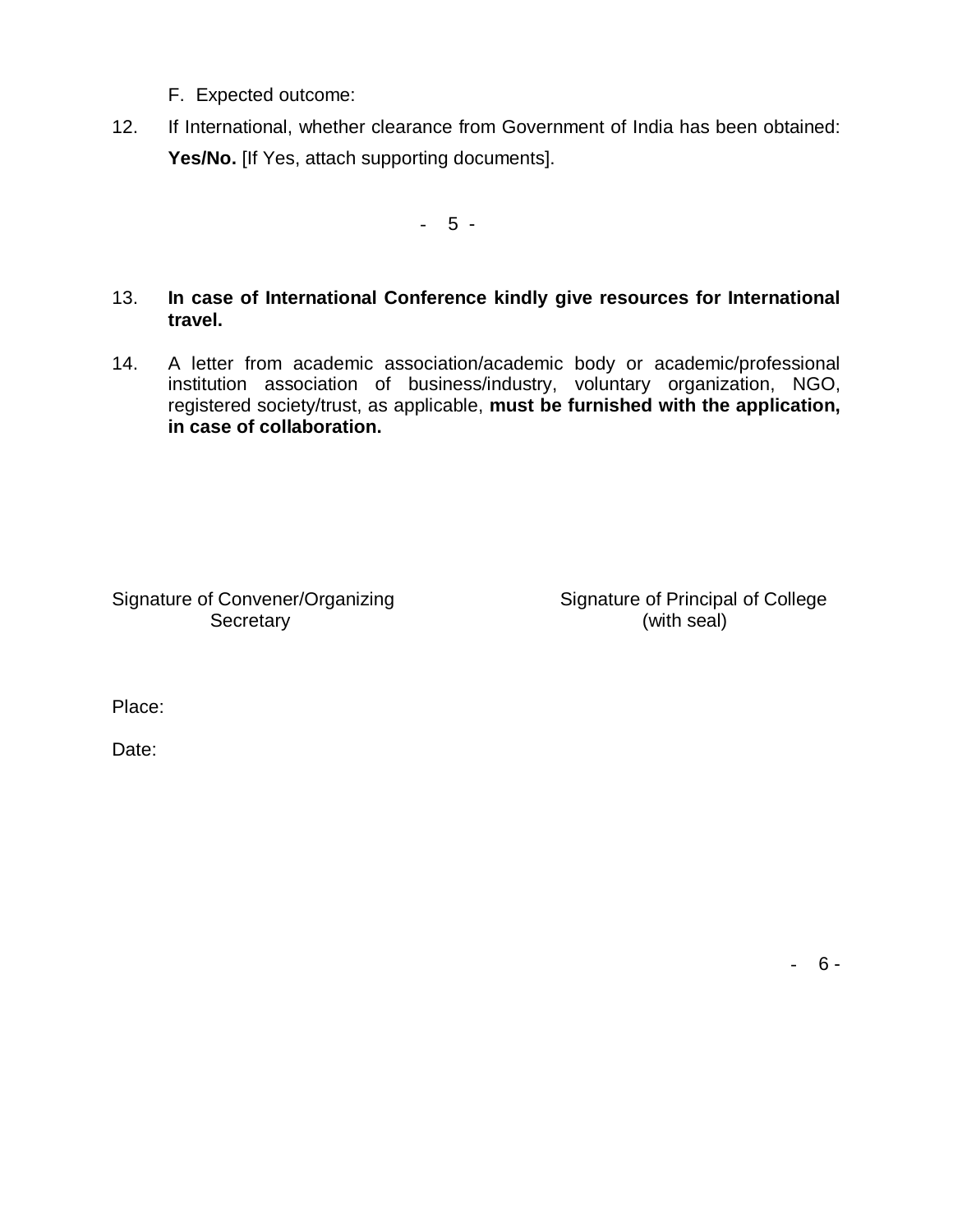# **Annexure – II**

# **FEEDBACK FORM**

| SCHEME FOR ORGANISING CONFERENCES/WORKSHOPS/SEMINARS<br><b>COLLEGES</b> |                                             |  |                                         |                                                                                                                 |                       | IN |
|-------------------------------------------------------------------------|---------------------------------------------|--|-----------------------------------------|-----------------------------------------------------------------------------------------------------------------|-----------------------|----|
| UGC File No & Date of Sanction Letter:<br>1)                            |                                             |  |                                         |                                                                                                                 |                       |    |
|                                                                         |                                             |  | a) Amount sanctioned : Rs.              |                                                                                                                 |                       |    |
|                                                                         | b)<br>Amount released : Rs.                 |  |                                         |                                                                                                                 |                       |    |
| 2)                                                                      |                                             |  |                                         | Name of the Convener/Organising Secretary:                                                                      |                       |    |
| 3)                                                                      |                                             |  | Name and Address of the College:        |                                                                                                                 |                       |    |
| 4)                                                                      |                                             |  | Name of the Collaborating Organization: |                                                                                                                 |                       |    |
| 5)                                                                      | Title of the Activity:                      |  |                                         |                                                                                                                 |                       |    |
| 6)                                                                      |                                             |  |                                         |                                                                                                                 |                       |    |
| 7)                                                                      | Venue:                                      |  |                                         |                                                                                                                 |                       |    |
| 8)                                                                      |                                             |  |                                         | Total numbers of participants proposed and actually attended:                                                   |                       |    |
|                                                                         | Total no. of papers presented (with title): |  |                                         |                                                                                                                 |                       |    |
| 9)                                                                      |                                             |  |                                         |                                                                                                                 |                       |    |
| 10)<br>11)                                                              |                                             |  |                                         | Total amount sanctioned: Rs. ________________________<br>Total expenditure incurred in conducting the Activity: |                       |    |
| 12)                                                                     |                                             |  |                                         | Grant received from various agencies other than the UGC for this Activity                                       |                       |    |
|                                                                         |                                             |  |                                         |                                                                                                                 |                       |    |
| SI.<br>No.                                                              |                                             |  | <b>Name of Agency</b>                   |                                                                                                                 | <b>Grant Received</b> |    |
| $\mathbf 1$ .                                                           |                                             |  |                                         |                                                                                                                 |                       |    |
| 2.                                                                      |                                             |  |                                         |                                                                                                                 |                       |    |
| 3.                                                                      |                                             |  |                                         |                                                                                                                 |                       |    |
|                                                                         |                                             |  |                                         | Total:                                                                                                          |                       |    |

- 7-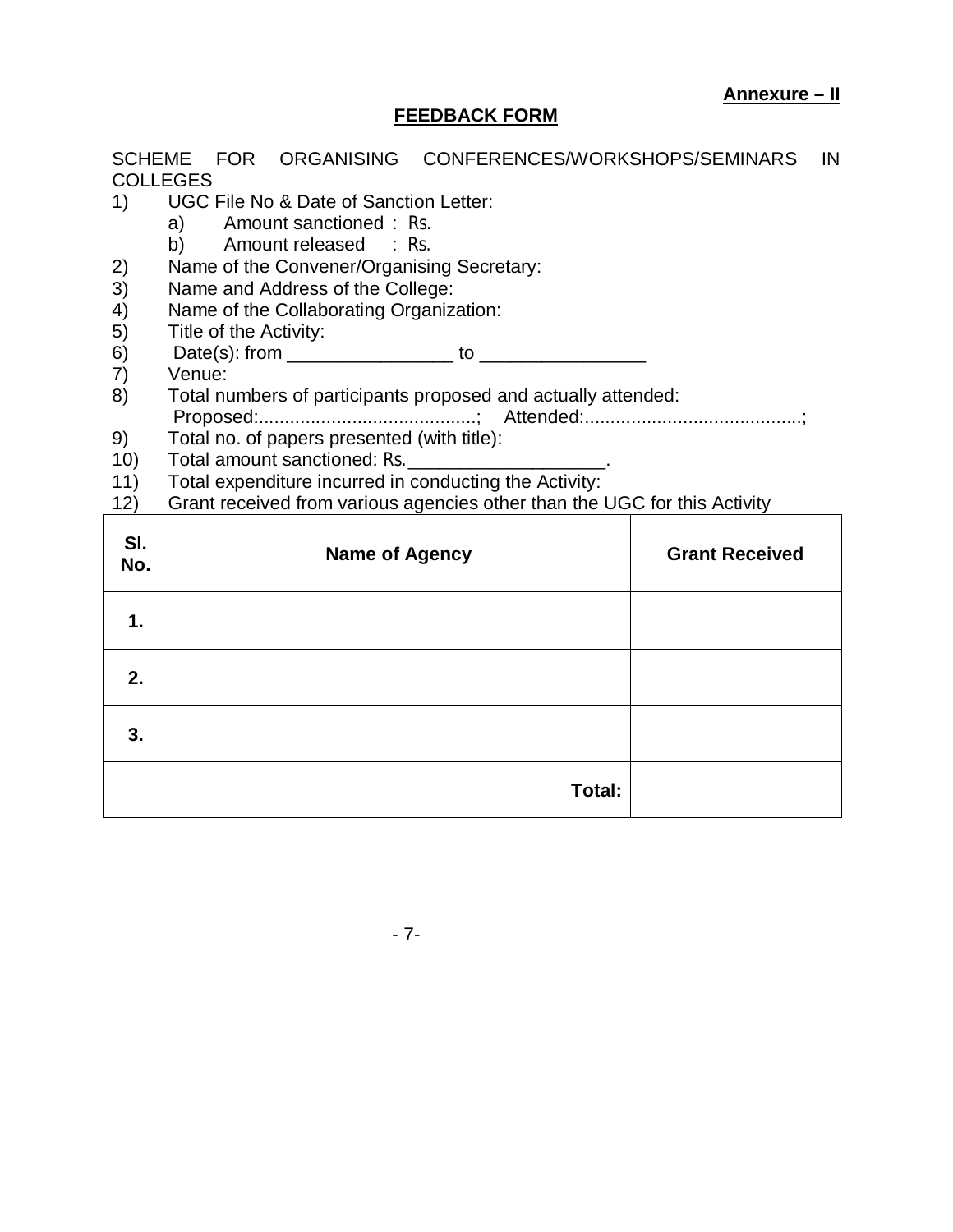- 13) Details of internal revenue, if any, generated by the Institution/ Department on account of this Activity:<br>14) Briefly mention about the to
- Briefly mention about the technological/ academic or any other benefit generated by conducting this Activity with respect to a) the institution b) the faculty, c) students, d) industry/ society:

Name & Signature of Convener/ **Name & Signature of Principal of** Organizing Secretary College

Place: Date:

\_\_\_\_\_\_\_\_\_\_\_\_\_\_\_\_\_\_\_\_\_\_\_\_\_\_\_\_\_\_\_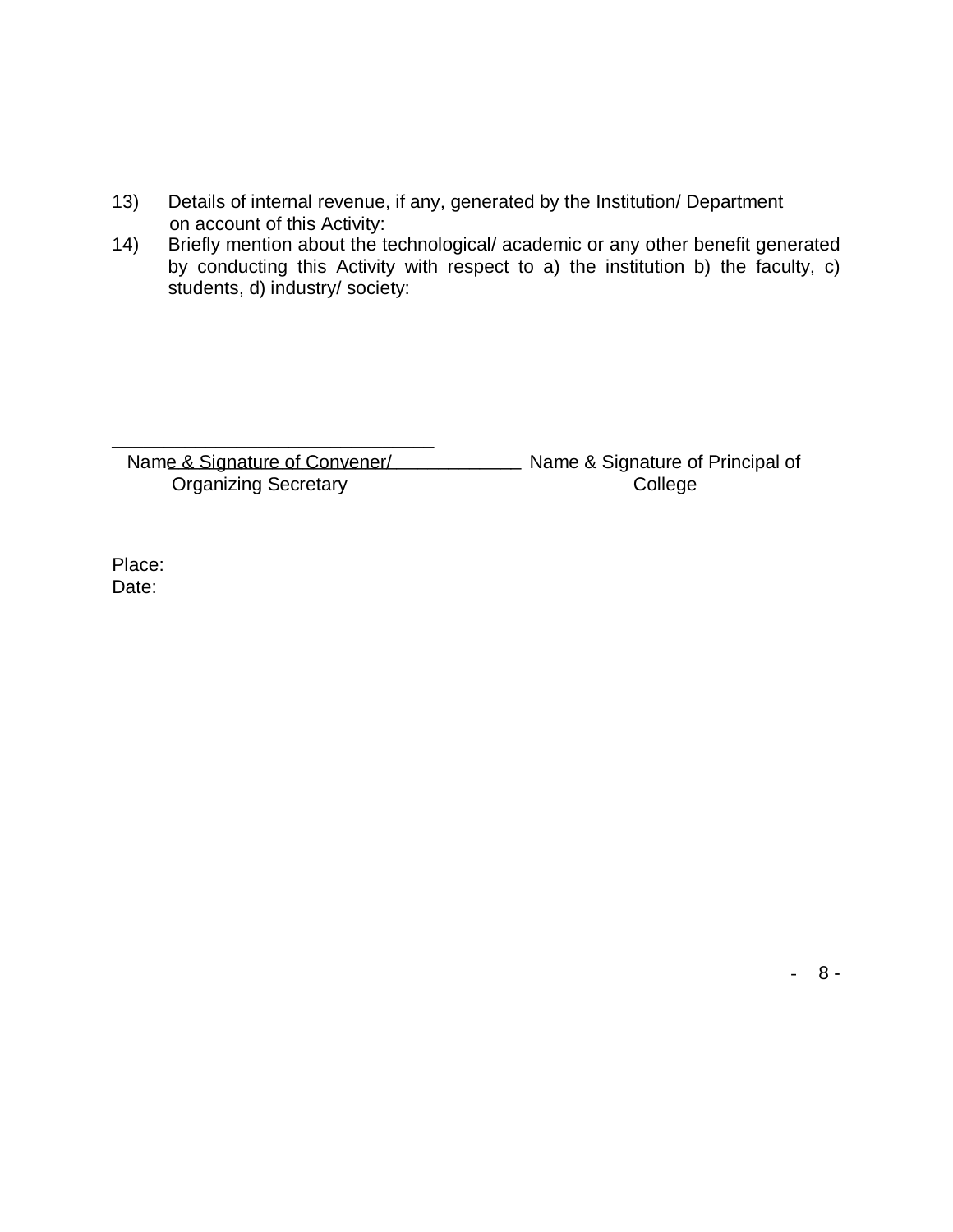#### **FORMAT FOR STATEMENT OF EXPENDITURE &UTILIZATION CERTIFICATE**

- 1. UGC file No.:
- 2. Title of the Conference/Workshop/Seminar:
- 3. Name of the Convener/Organizing Secretary:
- 4. Number of Participants:
- 5. Duration of the Activity (with dates):

| Sanction No. &<br>Date | Grant<br>sanctioned<br>now | Details of expenditure incurred<br><i>item-wise</i> | Amount (Rs.) |
|------------------------|----------------------------|-----------------------------------------------------|--------------|
|                        |                            | 1. TA and honorarium for                            |              |
|                        |                            | <b>Resource Persons</b>                             |              |
|                        |                            |                                                     |              |
|                        |                            | 2. TA for Paper Presenters                          |              |
|                        |                            | (Not applicable for Departmental Seminar)           |              |
|                        |                            | 3. Pre-Conference printing                          |              |
|                        |                            | (Announcements, Abstracts,                          |              |
|                        |                            | $etc.$ )                                            |              |
|                        |                            |                                                     |              |
|                        |                            | 4. Publication of Proceedings                       |              |
|                        |                            |                                                     |              |
|                        |                            | 5. Local hospitality                                |              |
|                        |                            | Total:                                              |              |
|                        |                            | <b>Grant Received</b>                               |              |
|                        |                            |                                                     |              |
|                        |                            | Balance to be received                              |              |

It is certified that the amount of Rs…………………… (Rupees……………………………..) out of the total grant of Rs…………………(Rupees……………………………………………….) sanctioned to……………………………………by the University Grants Commission vide its letter No………………………………….dated………….. under ……………………………………………..scheme has been utilized for the purpose for which it was sanctioned and in accordance with the terms and conditions as laid down by the Commission.

If as a result of check or audit objection some irregularities are noticed at a later stage, action will be taken for refund, adjustment or regularization.

> …………………………………........…………………………………… Name and signature of Convener/Organizing Secretary

……………………………….......……………………………… Name & Signature of Head of College (with seal)

……......................………………………………………………………………… Signature of the Govt. Auditor/Chartered Accountant (with seal)